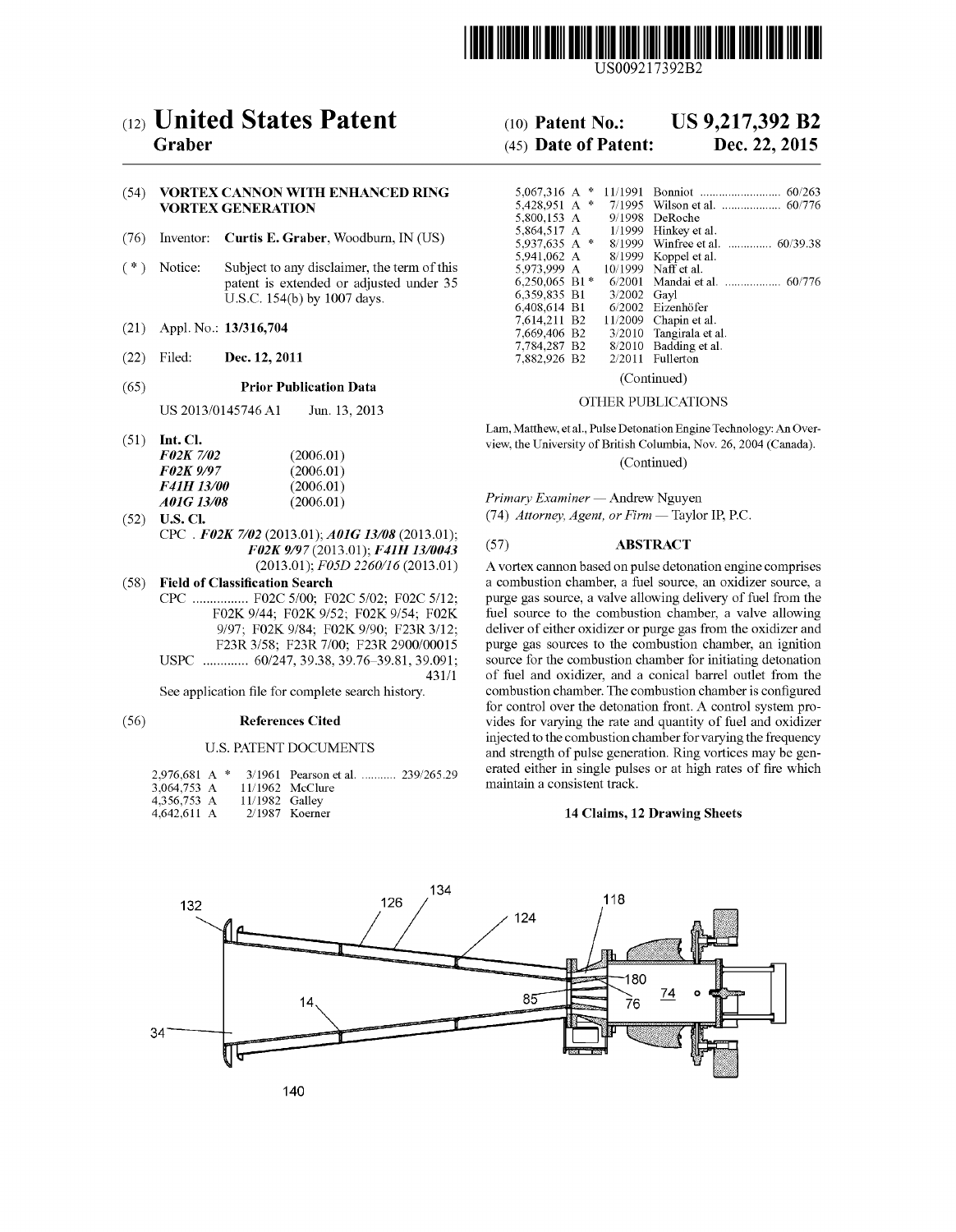### (56) References Cited OTHER PUBLICATIONS

|                                           |                                                 | 1122222 |
|-------------------------------------------|-------------------------------------------------|---------|
|                                           |                                                 | many.   |
| 2006/0260291 A1 11/2006 Vandervort et al. |                                                 | Newton  |
|                                           |                                                 | Work?   |
| 2009/0320446 A1 12/2009 Gutmark et al.    |                                                 |         |
|                                           | 2010/0275404 A1* 11/2010 Myers et al.  15/316.1 |         |
| 2011/0005420 A1 1/2011 Fullerton          |                                                 | * cited |

U.S. PATENT DOCUMENTS Wieringa, Jon, et al. If cannons cannot fight hail, what else?. Meteorlogische Zeitschrift, 15, issue 3, Jun. 2006, Stuttgart, Germany.

> Newton System International LLC., How Hail Supression Systems Work?, web page, 2008, Kingsburg, California.

\* cited by examiner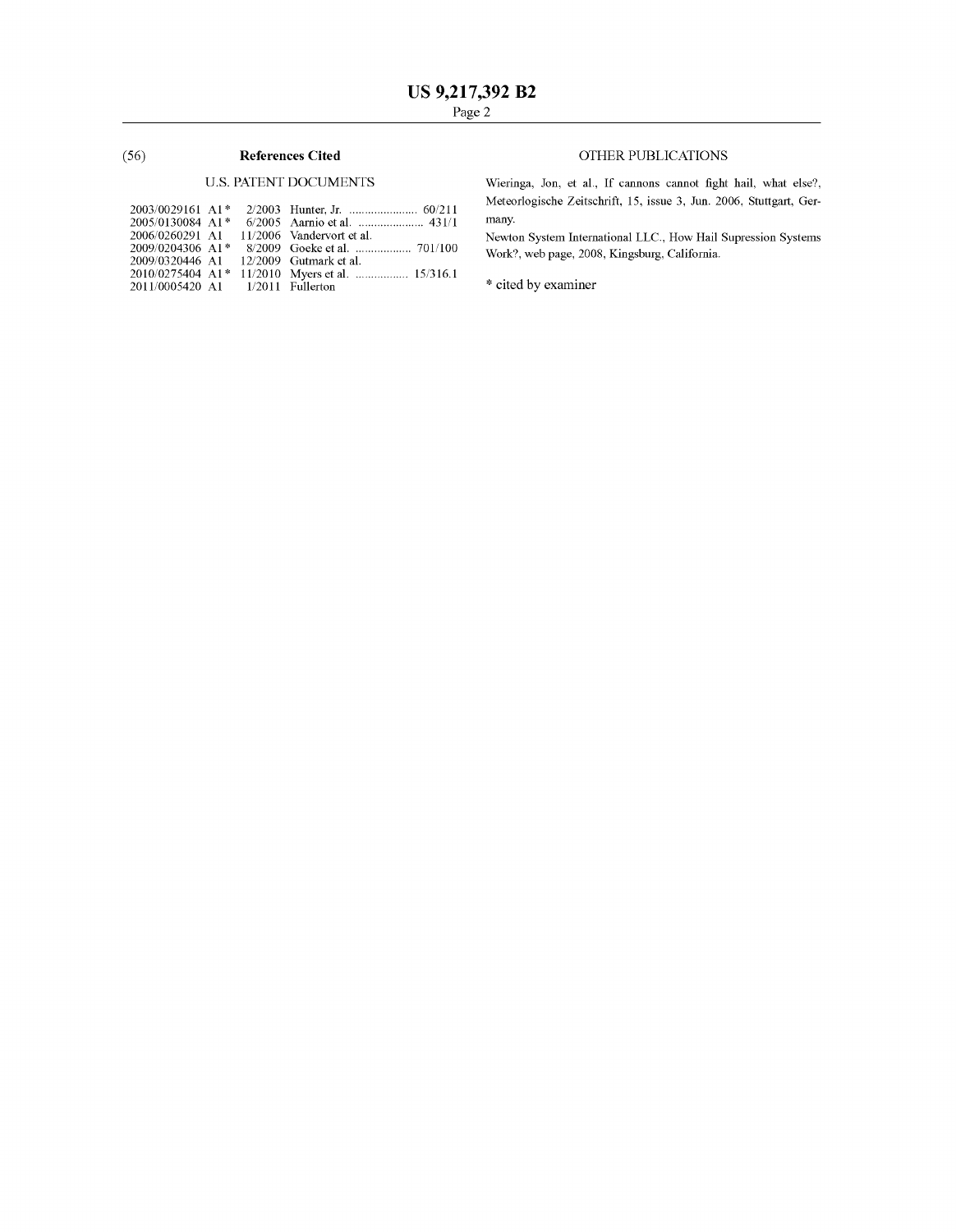

 $\frac{\dot{Q}}{4}$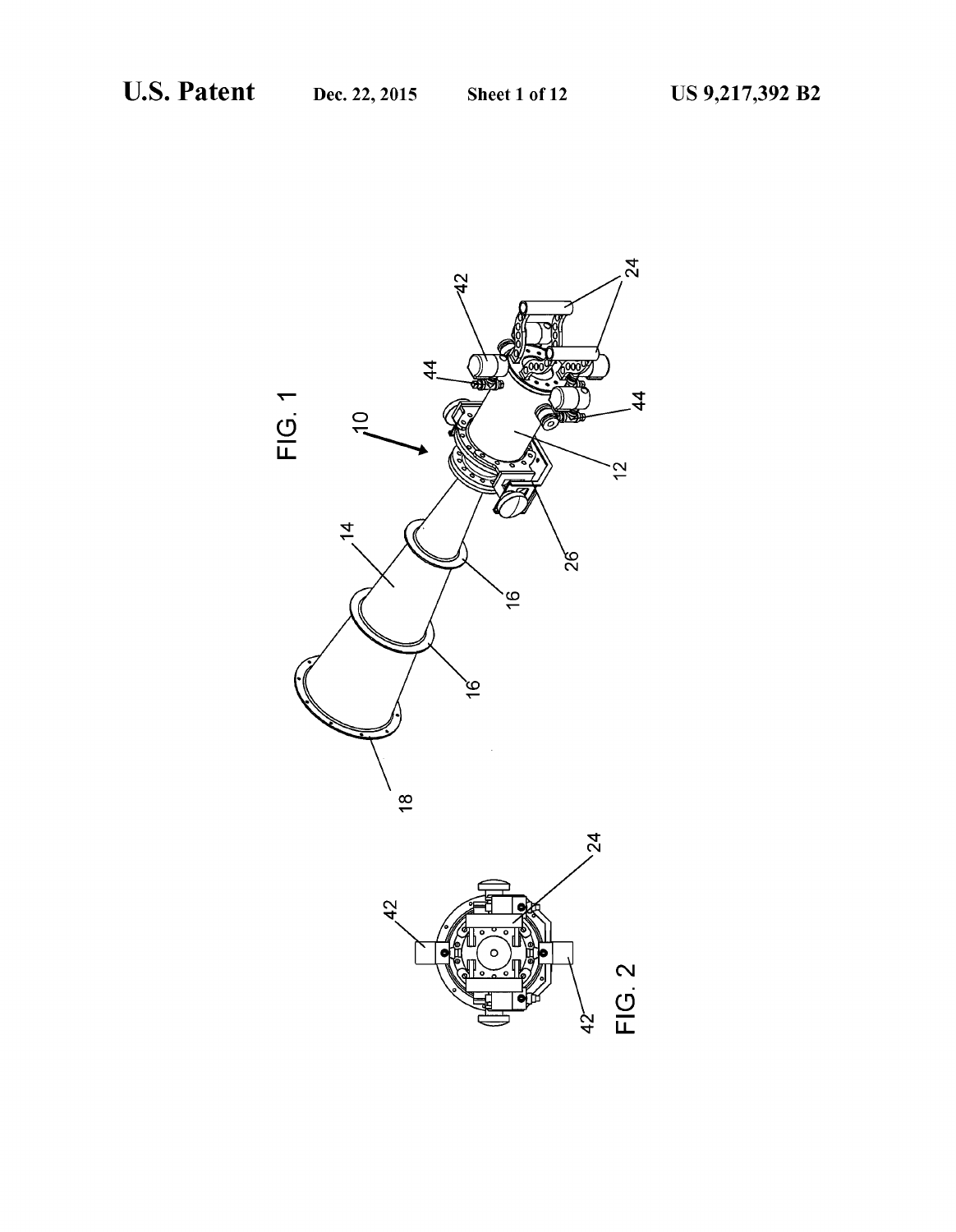

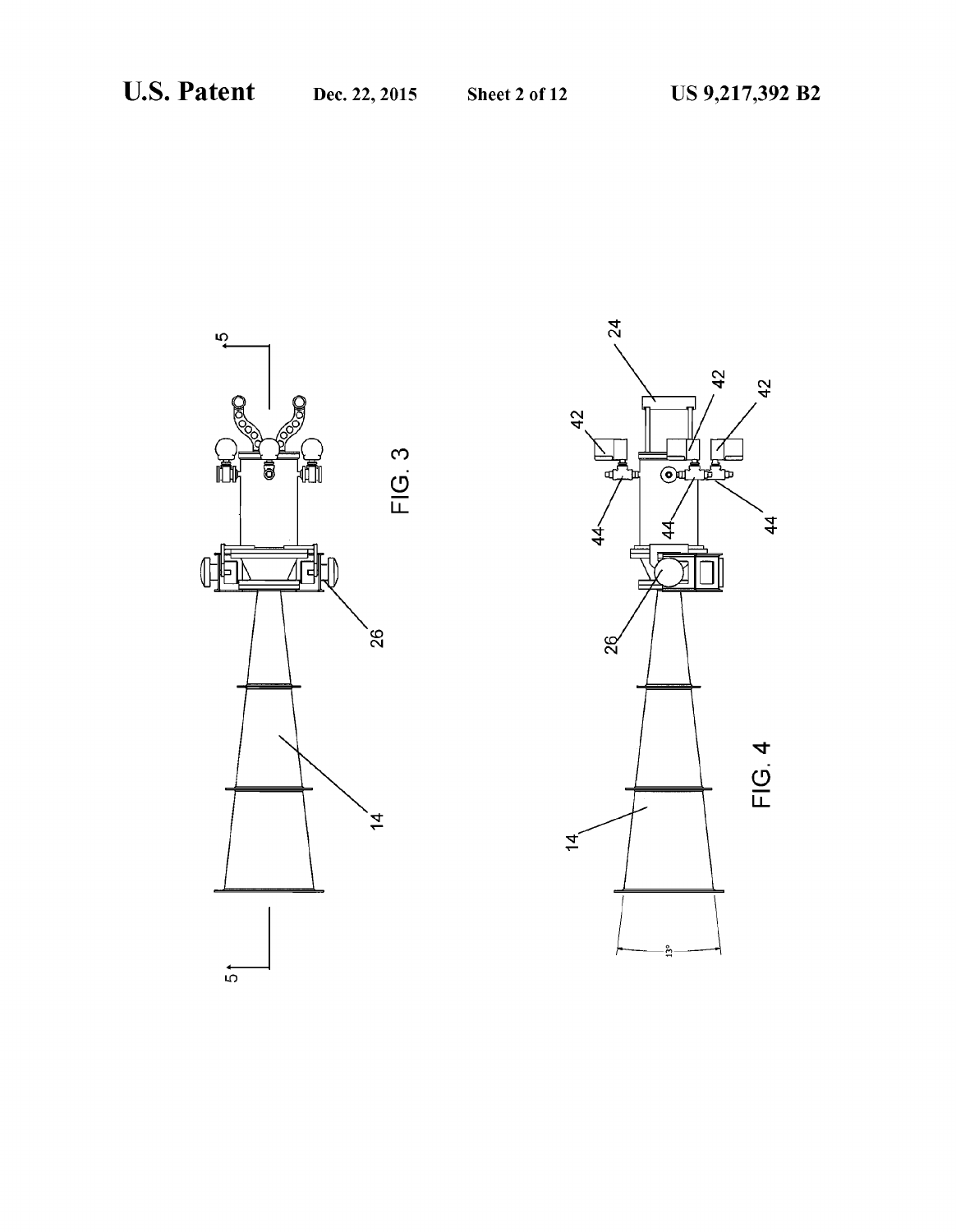$FIG. 5$ 

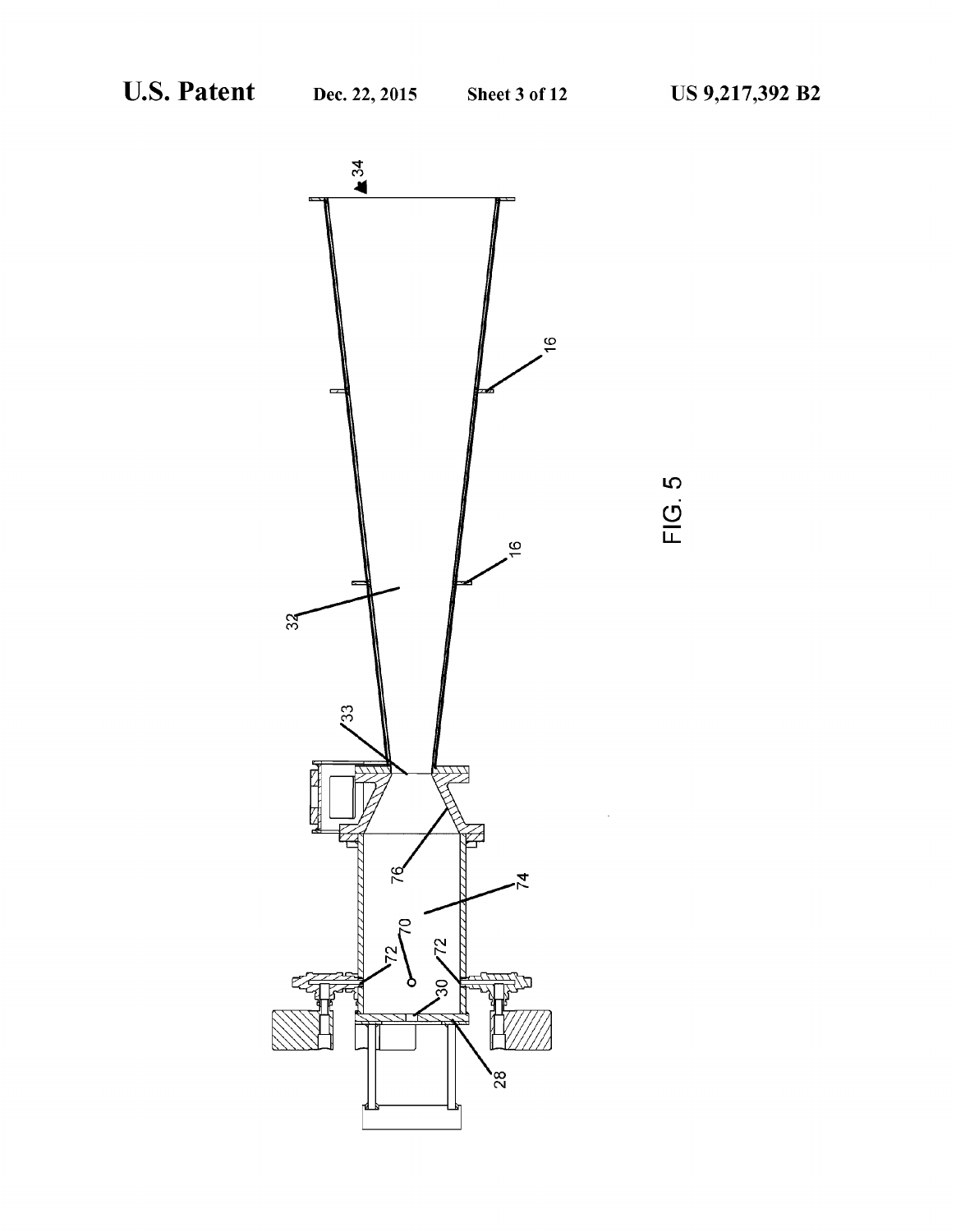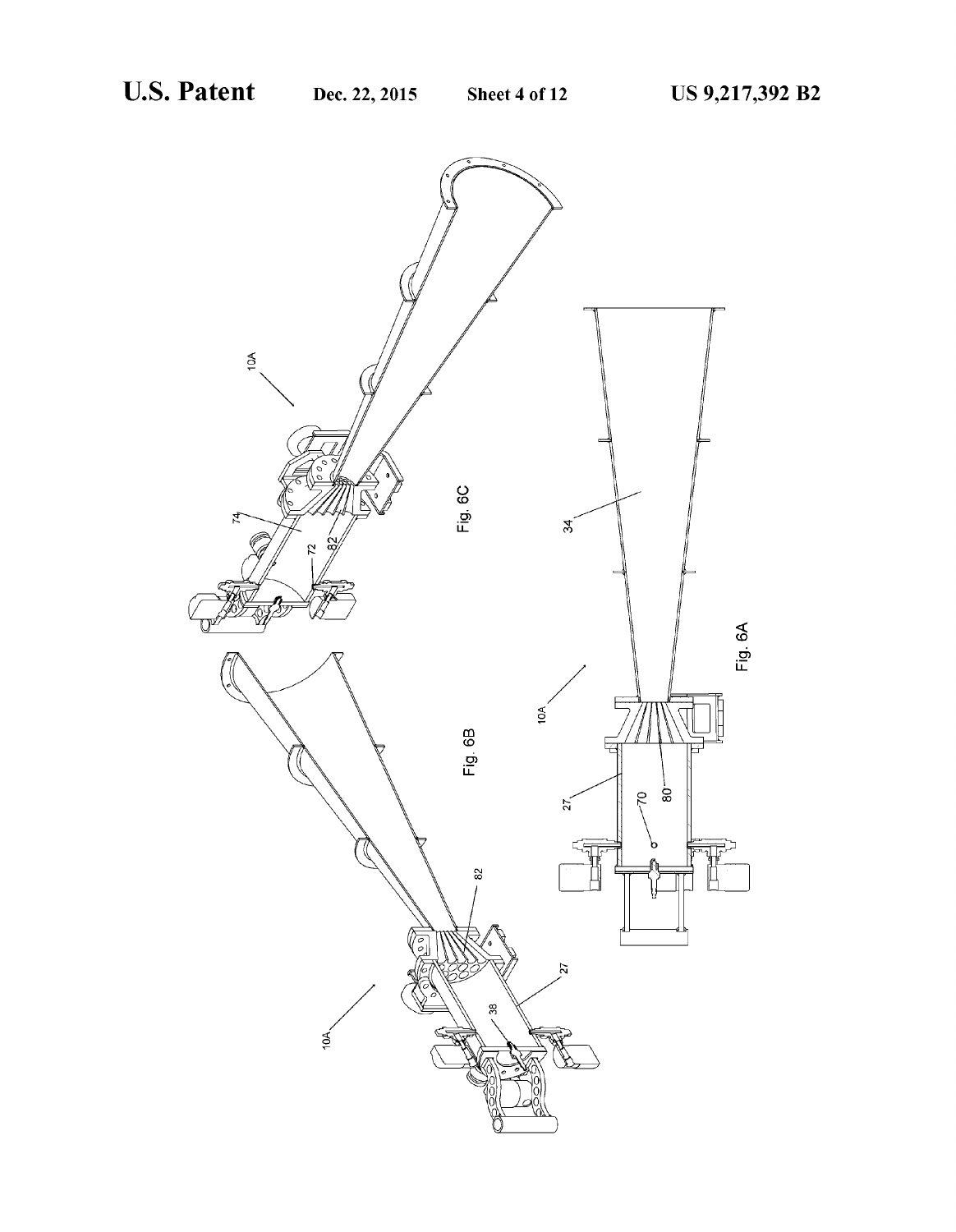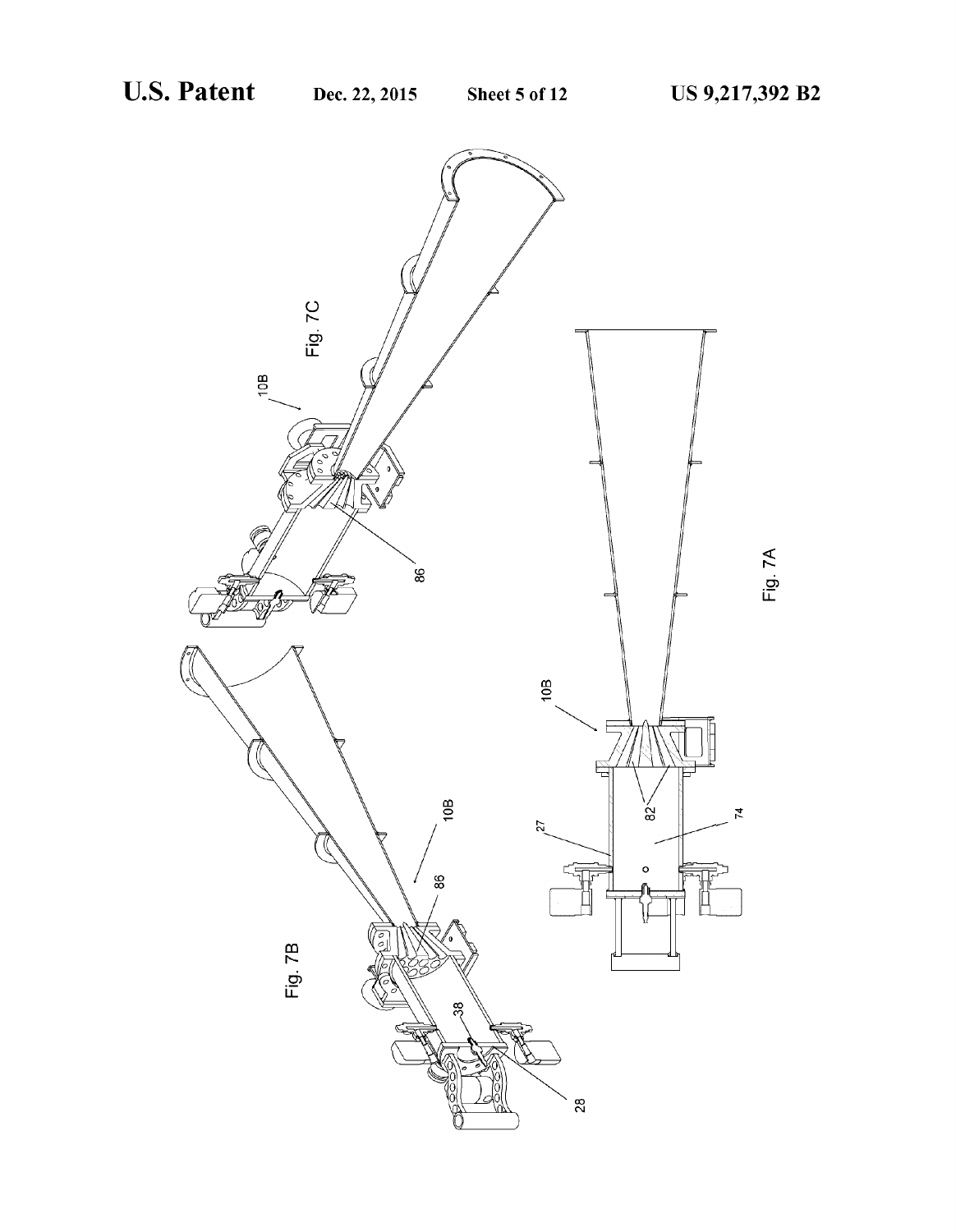

FIG. 8A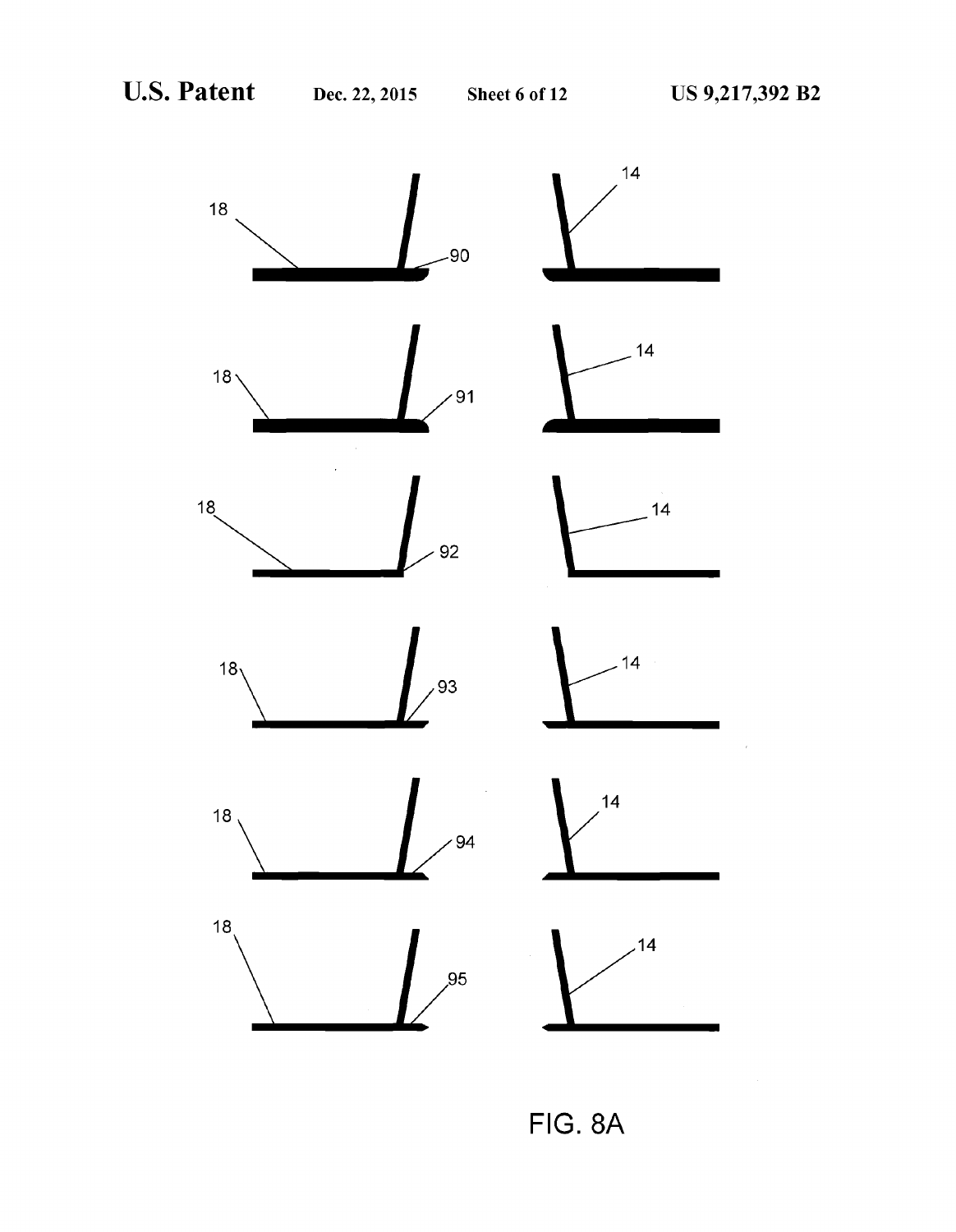

FIG. 8B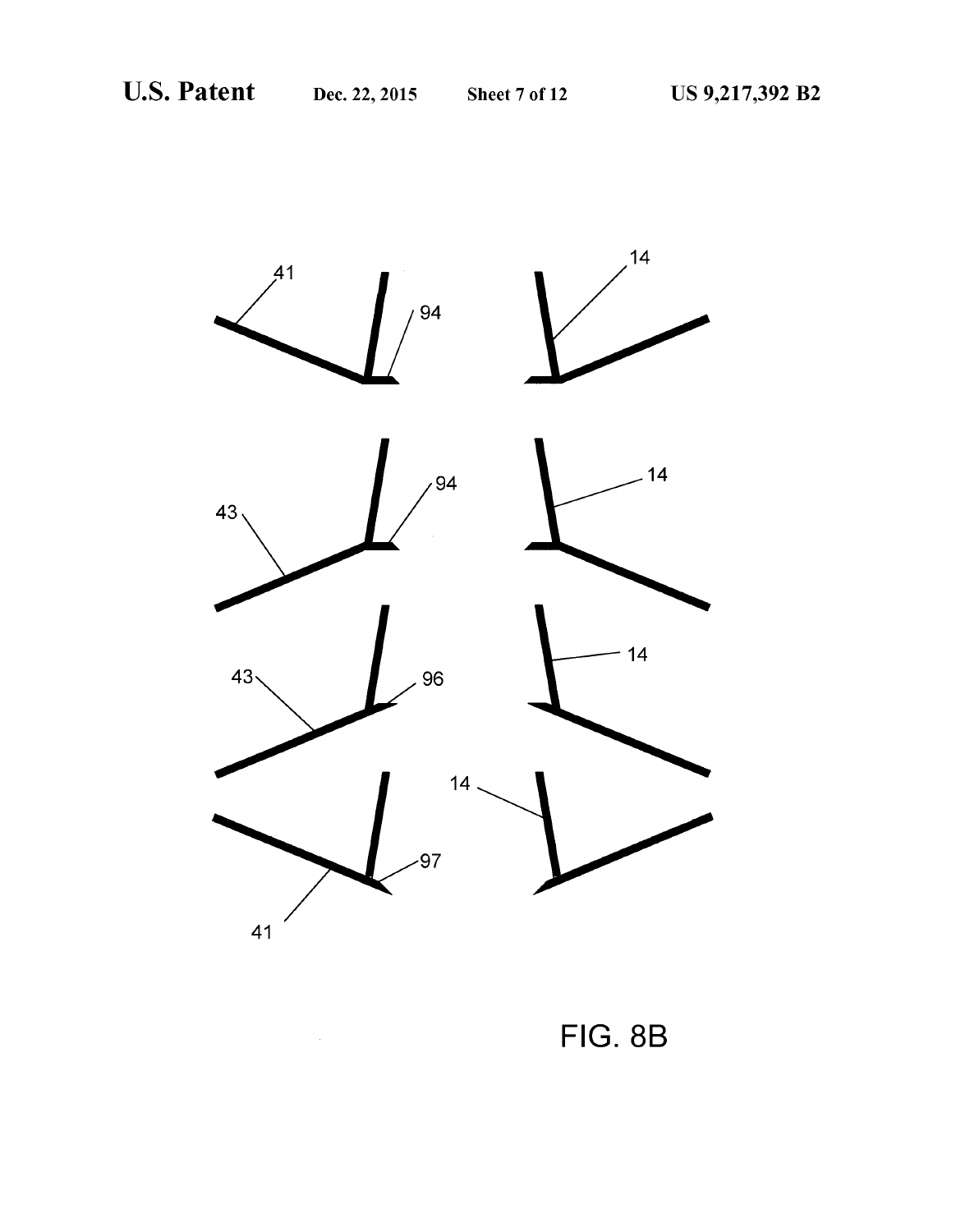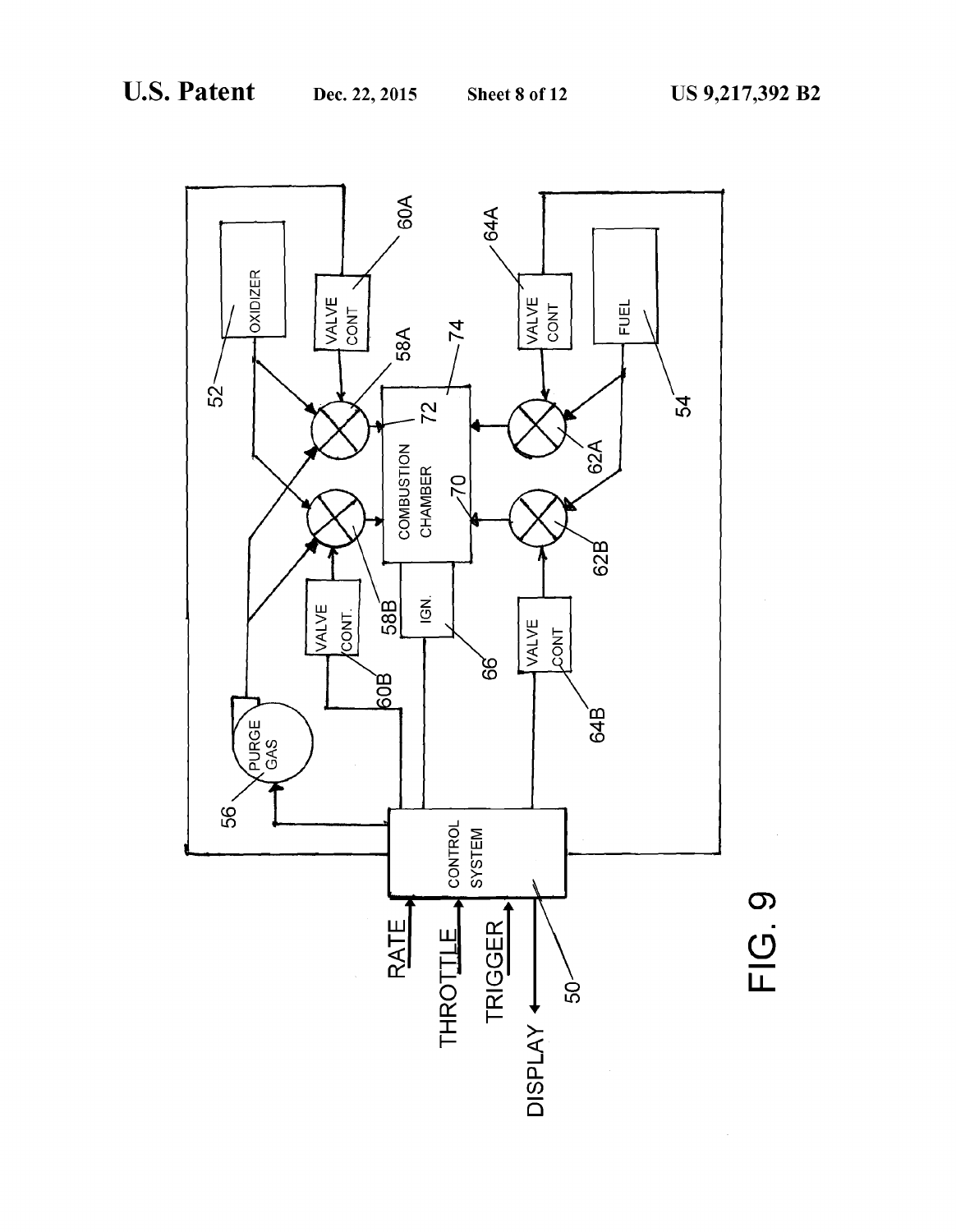FIG. 10

PURGE<br>SPARK

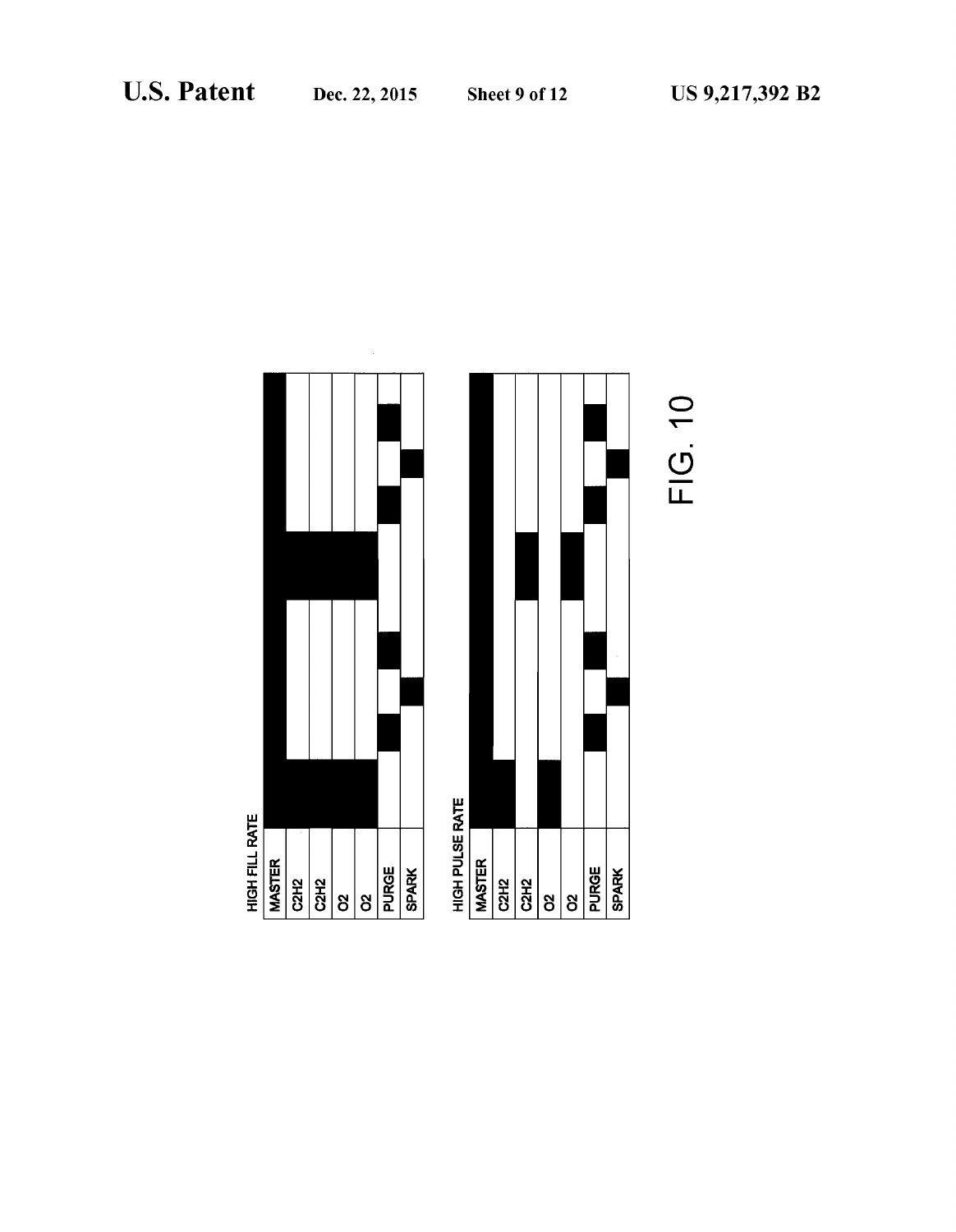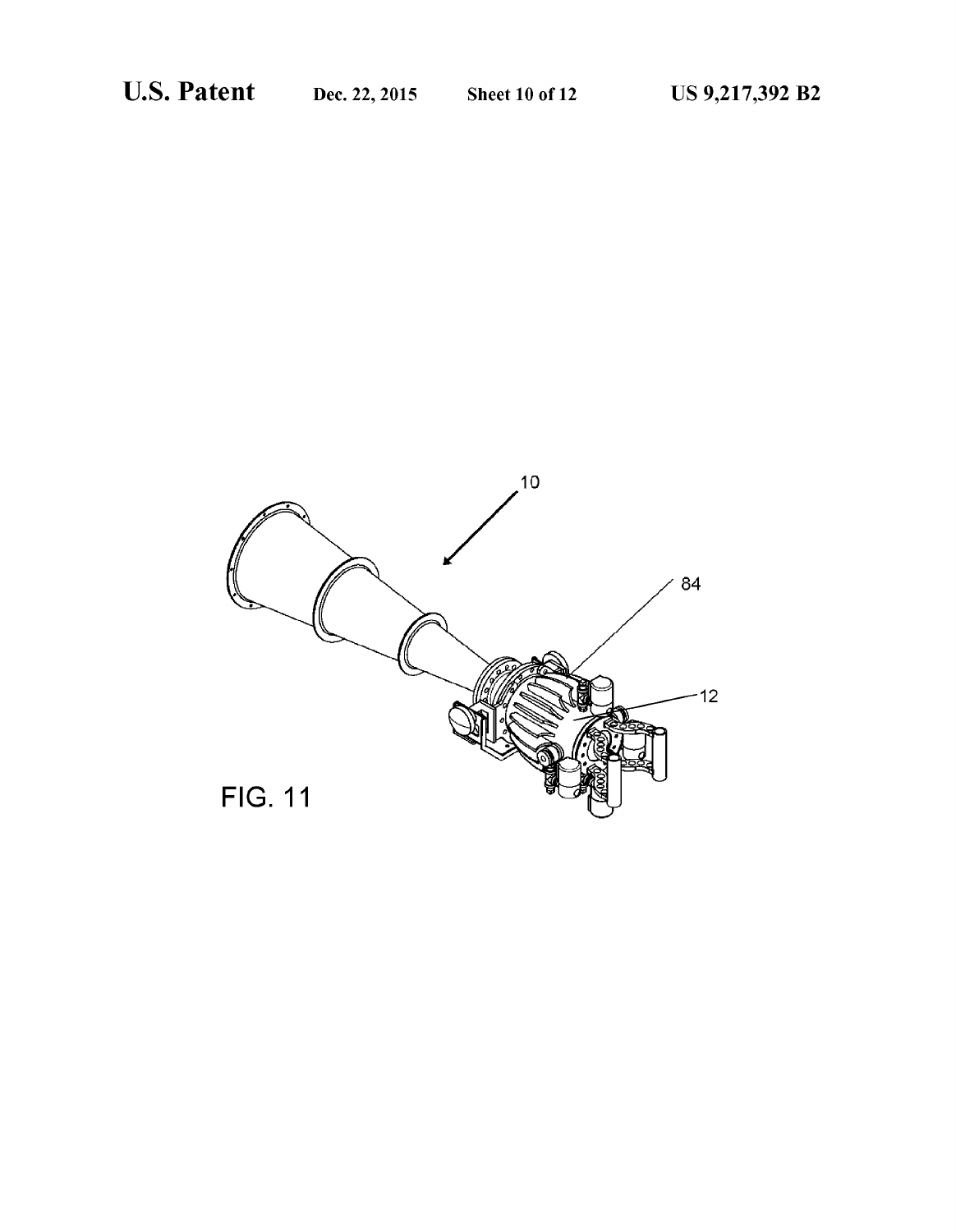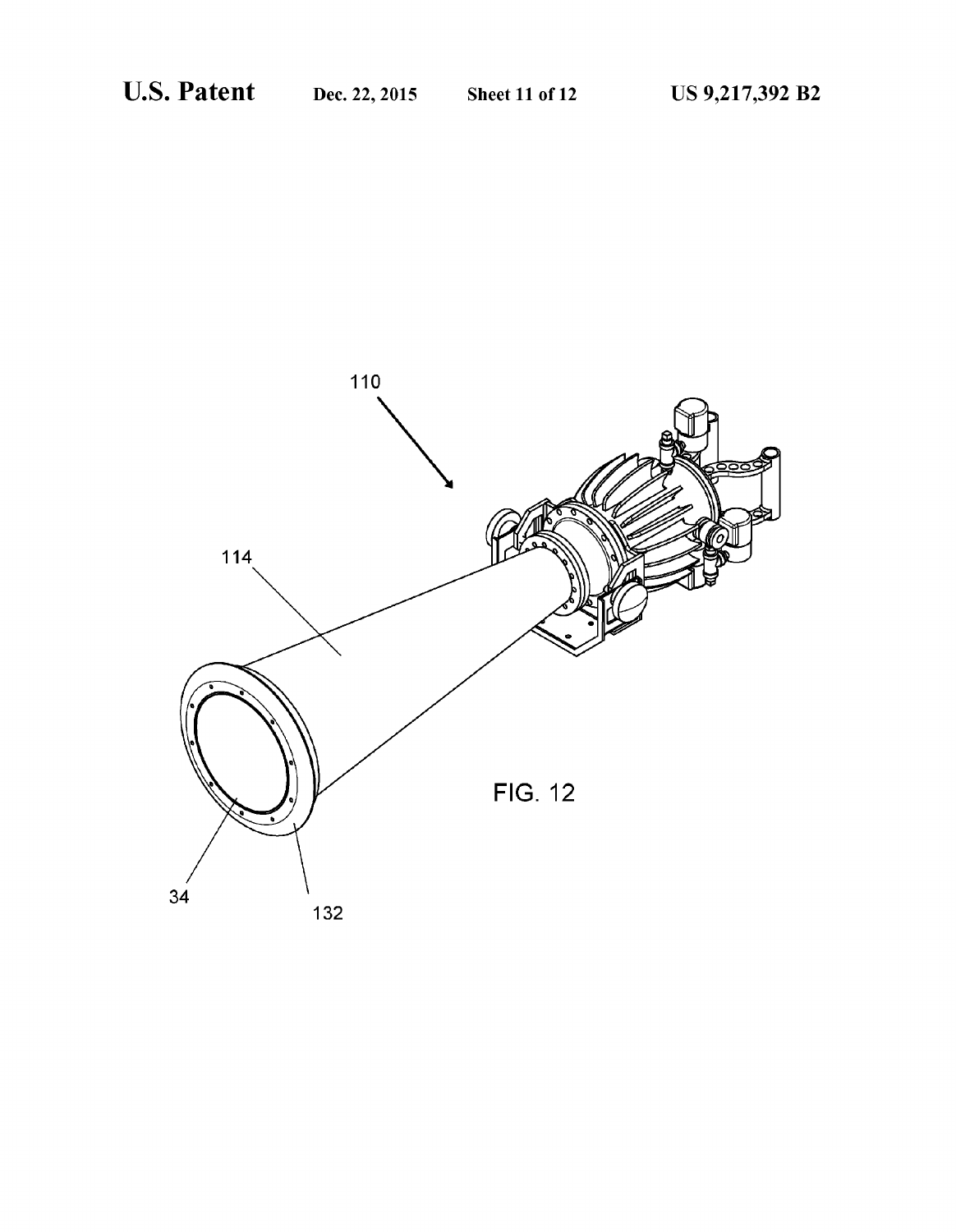





FIG. 13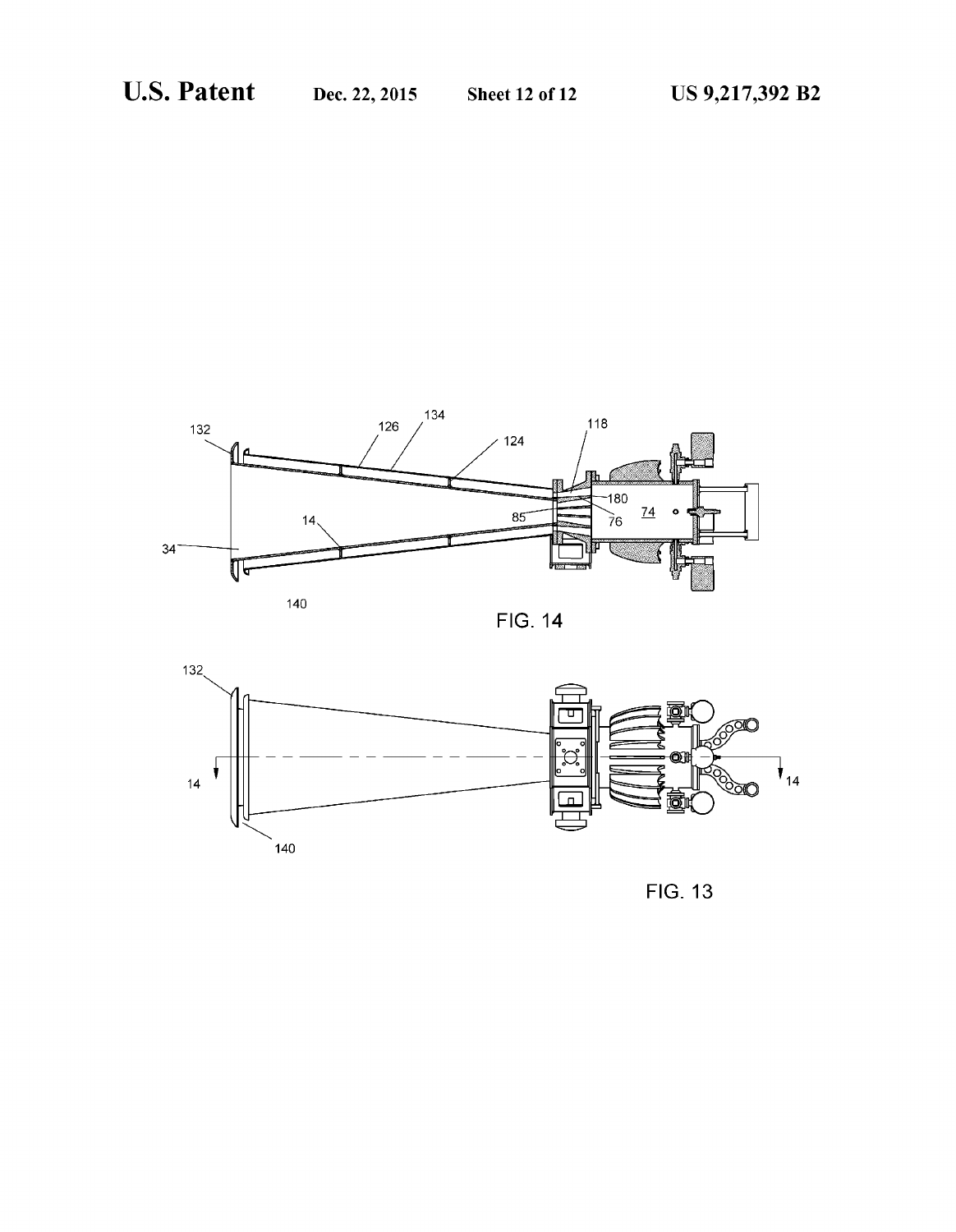$\overline{\mathbf{S}}$ 

25

### **VORTEX CANNON WITH ENHANCED RING VORTEX GENERATION**

#### **BACKGROUND**

1. Technical Field

The field relates to vortex cannons and more particularly to vortex cannons employing pulse detonation engines.

2. Description of the Problem

Pulse detonation engines have attracted recent research 10 interest as potential sources of thrust for aerial vehicles among other applications. The interest in pulse detonation engines has been driven by the potential gains in thermodynamic efficiency from detonation as opposed to combustion of fuel and oxidizer. The chief factor underlying these poten-15 tial efficiency gains is that the detonations generate a supersonic pressure wave front instead of the subsonic expansion associated with deflagration reactions supported by airbreathing gas turbine engines. The flame front in pulse detonation engines can propagate at speeds between 2,000 and 20 4,000 meters per second, well in excess of the speed of sound in the atmosphere. Application of pulse detonation engines to propulsion systems has been constrained by the inadequacy of conventional materials to handle the high heat and pressure levels generated by high frequency detonation cycling.

One characteristic of pulse detonation engines is that they produce a high level of noise. For a source of thrust this can be a disadvantage, at least where the vehicle is intended to operate in the atmosphere. But it led to recognition of the possible application of pulse detonation engines as sources of acoustic 30 energy as described in U.S. Pat. No. 3,064,753. Galley, in U.S. Pat. No. 4,356,753, expanded on the teachings of the '753 patent. Galley adapted a "rocket engine type combustion chamber" to achieve sound "similar to that of a pipe organ and resonator." In Galley's musical instrument a fuel/oxygen mix 35 was admitted to a combustion chamber for ignition by a spark plug. The sound resulting from ignition of this mixture was described as "explosive." Galley appears to have contemplated having the spark frequency, which was controllable, correspond to the intended frequency of the output sound. 40 Galley did not specify a fuel type nor make explicit whether the character of the combustion process was deflagration or detonation though detonation seems likelier. The high operational frequencies asserted for the device, up to 2000 Hz., are high compared to pulse detonation engines when adapted for 45 the generation of sufficient pressure to provide effective thrust for vehicle. Thrust generating pulse detonation engines seem generally to have been limited to about 25 Hz. The Galley device was strictly an acoustic application.

Pulse detonation engines have also found application in so 50 called "hail" cannons which are a type of vortex cannon. Wiering a and Holleman, writing in the Meteorologische Zeitschrift, 15, issue 3, June 2006, noted that hail cannons were initially developed by Albert Stiger in 1896. Early hail cannons used a gunpowder charge while contemporary hail 55 cannons use an acetylene/air mix in a combustion chamber. The pulse generated by detonation of the mix is directed through a compression throat into a conical barrel to generate a ring vortex at the muzzle. Effects of the ring vortex may be seen in a characteristic "smoke ring" which is actually mois- 60 ture condensed out from the atmosphere. A typical firing rate for these devices is about once every four seconds although some references indicate rates up to 1 Hz. While the effectiveness of these devices for preventing the formation of or destroying hail is largely discredited the devices can be used 65 to produce a substantial ring vortex which can propagate up to 100 meters from the barrel muzzle. A demonstration of a

modern hail cannon may be seen at << http://www.youtube-.com/watch?v=lyAyd4WnvhU>>.

Ring vortices are examples of circular fluid flow occurring in a ring or toroidal region. Put more technically, a ring vortex is fluid motion in a circle around a line where the line curves back on itself in a closed loop. Fluid speed in the vortex is inversely proportional to distance from the line. Where unconstrained a ring vortex formed in the atmosphere will travel along a path centered in the closed loop and perpendicular to the plane of the closed loop. The greater the internal speed of the fluid caught in a ring vortex the greater the duration, stability and propagation speed the ring vortex will exhibit. Fluid velocity in the ring vortices produced by hail cannons can be supersonic which explains why the formations propagate for up to or more than 100 meters. Assuming a calm atmosphere the path of travel of a ring vortex will be straighter the more the closed loop approaches a true circle and as the velocity profile through the vortex is more consistent for cross sections of the vortex anywhere along the curved line. A vortex cannon will "shoot straight" if the gas pulse produced in the cannon exits the muzzle of the cannon in a plane which is perpendicular to the center line of the cannon "barrel."

### **SUMMARY**

A vortex cannon comprises a pulse detonation engine with a combustion chamber, a fuel source, an oxidizer source, a purge gas source, a valve allowing delivery of fuel from the fuel source to the combustion chamber, a valve allowing delivery of either oxidizer or purge gas from the oxidizer and purge gas sources to the combustion chamber, an ignition source for the combustion chamber for initiating detonation of fuel and oxidizer mixture, and a compression outlet from the combustion chamber. A conical pulse guide is connected by an open apex for communication with compression outlet from the combustion chamber. The conical pulse guide has a muzzle distal to the open apex. The compression outlet from the combustion chamber may be a compression throat and may include a compression plug positioned in the throat. The combustion chamber is configured to deliver a clean, even pressure front to the compression throat/plug. The compression throat/plug accelerates detonation byproducts at high pressure into the conical pulse guide. A compression plug particularly delivers pulses ejected from the combustion chamber into the conical pulse guide exhibiting a planar front which is orthogonal with respect to a center axis of the conical pulse guide. This arrangement stabilizes flow down the conical pulse guide to improve ring vortex formation at the muzzle thereby improving consistent straight line propagation from the muzzle. A shear flange may be affixed radially around the muzzle of the conical planar pulse guide to promote ring vortex formation. A control system provides for varying the rate and quantity of fuel and oxidizer injected to the combustion chamber and coordinating their injection to provide mixing before ignition. The control system further provides for varying the frequency and strength of pulse generation under operator direction. Purging of the system chamber may be provided by inserting a relatively inert gas through input ports for the oxidizer. Purge is used to clear fuel from its injection nozzle just prior to ignition. This allows for higher potential cycle rates because no fuel is left in the nozzle which, starved for oxidizer, would burn slowly relative to the detonation occurring in the combustion chamber.

#### BRIEF DESCRIPTION OF THE DRAWINGS

Understanding of the following description may be enhanced by reference to the accompanying drawings, wherein: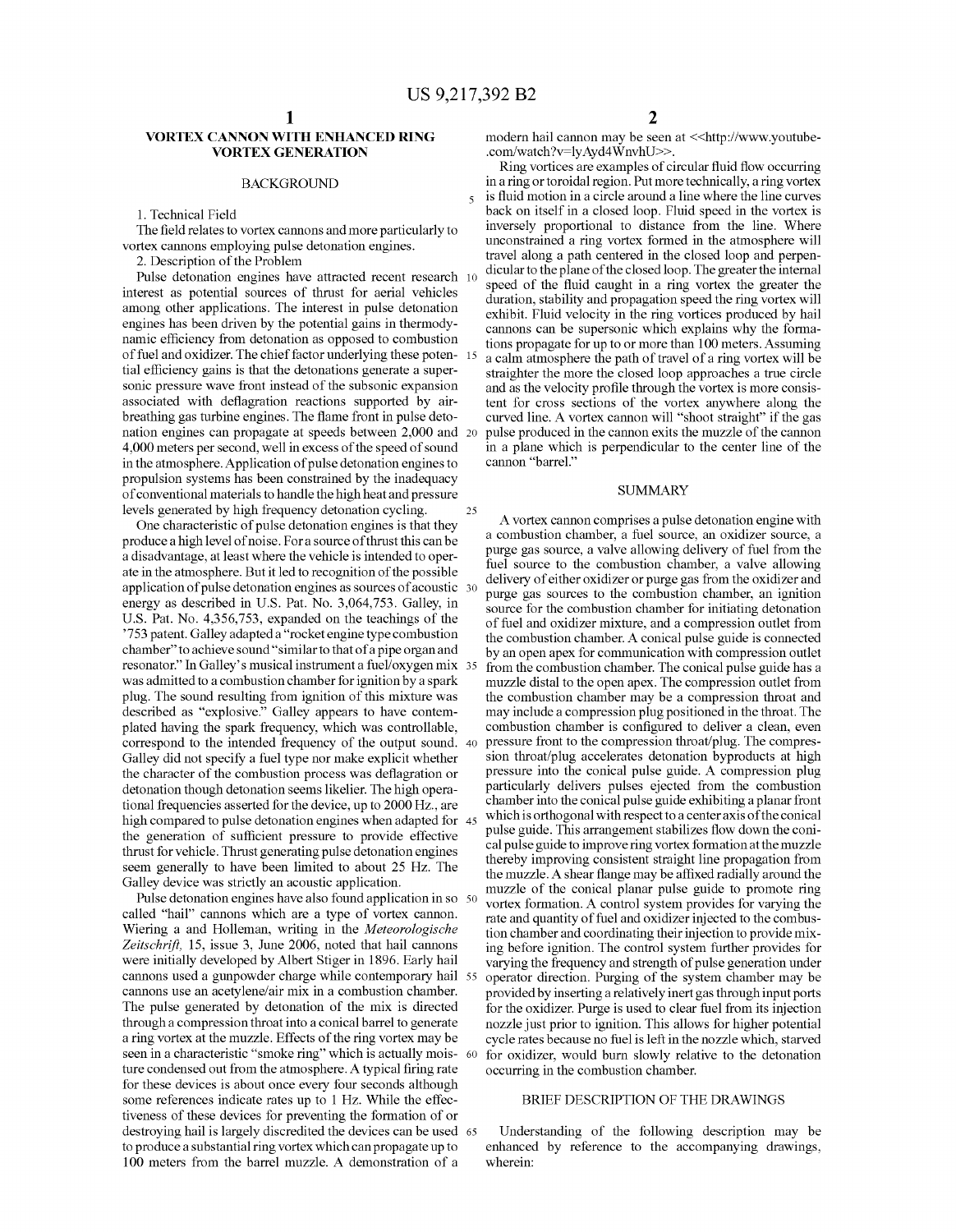$30$ 

65

FIG. 1 is a perspective view of a pulse detonation engine and radial vortex generator with impulse and cycling control.

FIG. 2 is an end view of the pulse detonation engine and radial vortex generator of FIG. 1.

FIG. 3 is a bottom view of the pulse detonation engine and  $\frac{5}{2}$ radial vortex generator of FIG. 1.

FIG. 4 is a side view of the pulse detonation engine and radial vortex generator of FIG. 1.

FIG. 5 is a cross sectional view of the pulse detonation engine and radial vortex generator of FIG. 1 taken along 10 section lines 5-5 of FIG. 3.

FIGS. 6A-C are sectional views of a vortex cannon incorporating a possible compression plug.

FIGS. 7A-C are sectional views of a vortex cannon incorporating an alternative compression plug.

FIGS. 8A and 8B are cross sectional views of muzzle vortex generators.

FIG. 9 is a high level depiction of the fuel and oxidizer injection system.

FIG. 10 is a timing diagram relating to charging, purging 20 and igniting the combustion chamber for a pulse detonation engine.

FIG. 11 is a perspective view of modified a pulse detonation engine and radial vortex generator.

FIG. 12 is a perspective view of another embodiment of a 25 pulse detonation engine and radial vortex generator.

FIG. 13 is a cross-sectional view of the pulse detonation engine and radial vortex generator of FIG. 12.

FIG. 14 is a top view of the pulse detonation engine and radial vortex generator of FIGS. 12 and 13.

### DETAILED DESCRIPTION

Referring to the figures and particularly to FIGS. 1-5 a vortex cannon 10 is shown. Vortex cannon 10 mates a pulse 35 detonation engine 11 with a bell 14 to produce and project high velocity ring vortices, potentially at a high repeat rate of fire

Bell 14 functions somewhat like the barrel of a gun, delivering expanding pulses of heated gas at high velocity to its 40 muzzle 32 where the pulses or bursts impinge against ambient air to generate the ring vortices. Unlike a conventional gun barrel the channel defined by the interior face of bell 14 is shaped like a straight cone which has been truncated at both ends. This interior channel is referred to here as a conical 45 pulse guide 32. Pulses travel through the conical pulse guide 32 in its direction of expansion resulting in acceleration of the pulses as they progress through the guide. Bell 14 is circumferentially reinforced at locations along its length by reinforcement rings 16, a radial shear former 18 located around a 50 muzzle 34 and a mounting flange 13A mounted around an open apex 33 to the bell 14 distal to the muzzle 34. A second mounting flange 13B is installed on combustion chamber housing 12. Bell 14 is mounted to a combustion chamber housing 12 along a joint 20 formed between flanges 13A and 55 13B.

Located substantially adjacent joint 20 on combustion chamber housing 12 of pulse detonation engine 11 is a bracket mount 26 which includes a pivot axis allowing the vortex cannon 10 to pitch upward and downward for aiming. Mount 60 26 is readily positioned on a base which allows the vortex cannon 10 to be turned on a yaw axis perpendicular to the pitch axis. A full mount functions as a conventional alt-azimuth mount providing freedom of movement on the pitch and yaw axes and is not shown here.

Arranged radially around the exterior of the cylindrical combustion chamber housing 12 are metering valve housings

44. Associated with each metering valve housing 44 is a valve controller housing 42. Valve housings 44 can house any of the valves described herein and/or illustrated in the figures. Depending from a combustion chamber head 28 mounted on the cylindrical combustion chamber housing 12 at the opposite end of the vortex cannon 10 muzzle 34 are a pair of handles 24 which may be grasped by an operator to aim vortex cannon 10 when mounted in the same manner as a heavy infantry weapon is handled. A representative device is approximately one meter in length with a bell 14 section of approximately 61 cm. length.

Referring particularly to FIG. 5, a combustion chamber 74 is located within combustion chamber housing 12. In a typical embodiment the summed length of the combustion chamber 74 and compression throat 76 is about 0.3 meters. Combustion chamber 74 is cylindrical in cross section. Directed into combustion chamber 74, arranged radially through the cylindrical wall 27 of the combustion chamber 74 adjacent the combustion chamber head 28, are a plurality of inlet ports 70, 72 through which fuel, oxidizer and purge gas may be admitted to the combustion chamber. In the illustrated embodiment the inlet ports 70, 72 are located substantially proximate the combustion chamber head 28. Inlet ports 70, 72 may be angled or oriented to promote swirl mixing of fuel and oxidizer, or opposed inlet ports may point directly at one another to promote impingement mixing. Oxidizer and fuel are typically gasses liquids, particularly liquid fuels may be used. Inlet ports 70, 72 alternate around the circumference the cylindrical with inlet ports 70 being used to deliver fuel and inlet ports 72 being used to deliver oxidizer or a purge gas. Discharge from inlet ports 70, 72 is not continuous but pulsed. The oxidizer inlet ports 72 are purged after delivery of oxidizer by a purge gas which may be air or a chemically relatively inert gas such as nitrogen. Ignition is provided by an ignition source 30 located through the combustion chamber head 28 to promote initiation of the flame front along the combustion chamber head 28 and progression of the detonation front through the combustion chamber 74 in the direction of the compression throat 76.

An effective fuel/oxidizer combination is acetylene  $(C_2H_2)$ and oxygen  $(O_2)$ , though other combinations are or may become possible. For example, middle distillates of oil have generally been regarded as supporting only deflagration reactions when mixed with air. However, it may be possible to increase injection pressure sufficiently to so atomize the material that a detonation reaction is supported, possibly in air but more probably in oxygen. Whatever combination is chosen the chemical combination of the materials should be highly exothermic and produce a supersonic flame front. For a stoichiometric mix of acetylene and oxygen, about 28.6% acetylene and 71.4% oxygen, the flame/detonation front propagates at about 2920 meters per second, which is about eight times the speed of sound in the atmosphere. In other words, the combination is explosive. The rapid pressure rise in the combustion chamber 74 should be monotonically nondecreasing and it should be even across the breadth of the opening to the compression throat 76.

The ignition source 30 is typically a spark plug, although alternative ignition sources may be considered such as a laser, a compression pulse outlet or some other spark source. A detonation event in the combustion chamber 74 initiated along and centered on (when a single ignition source is used) the combustion chamber head 28 results in a detonation front which should progress evenly toward the compression throat 76 and which increases pressure ahead of the front monotonically from the combustion chamber head 28 toward the compression throat 76. In addition, the detonation front should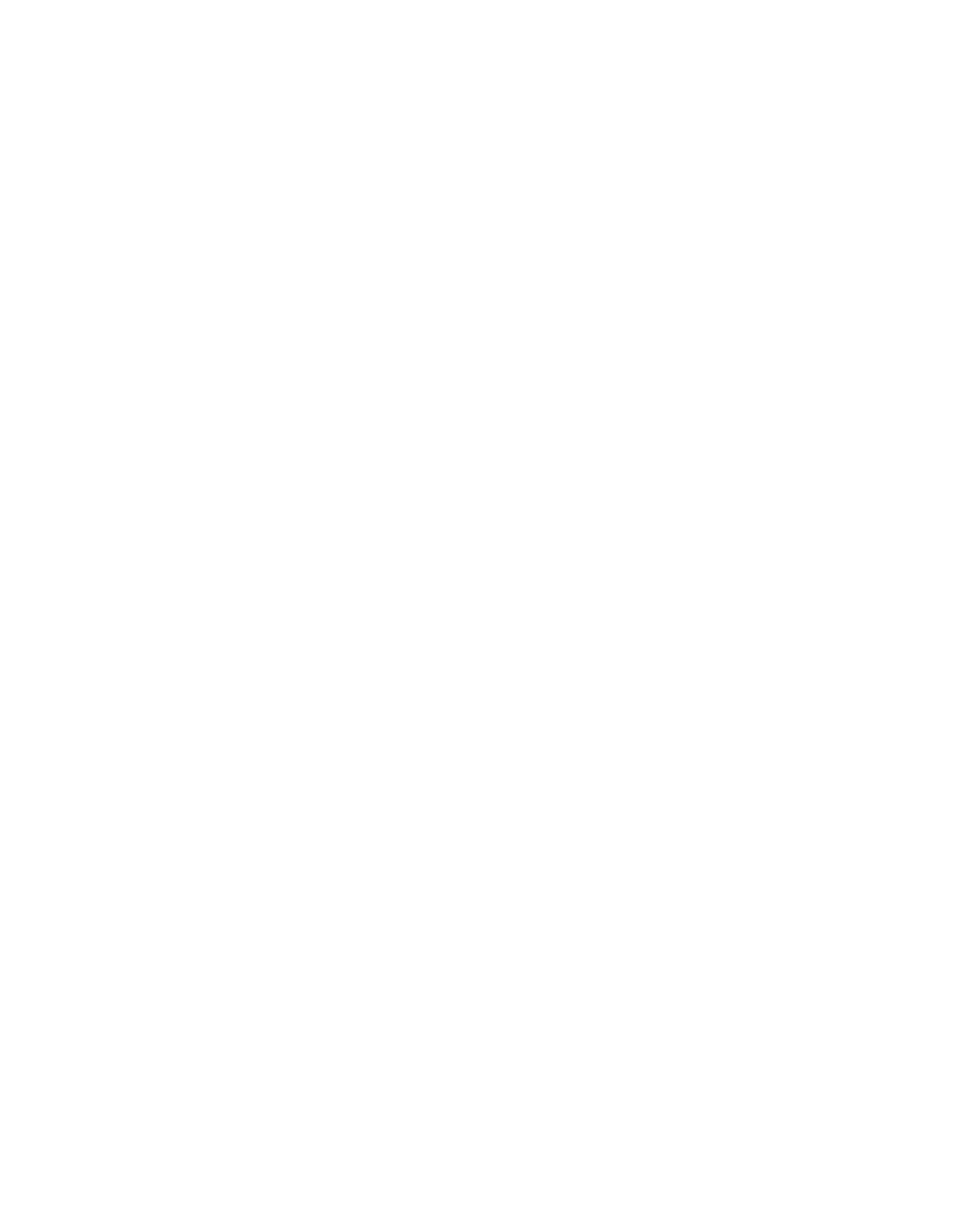accelerate as it progresses, potentially resulting in compression ignition of the mixture and end velocities which are hypersonic. The high speed of the detonation front contributes to achieving the maximum over pressure in the combustion chamber 74 and increases compression contributing to 5 gains in thermal efficiency. Should multiple ignition sources be used it is expected that they will be distributed on the compression chamber head 28 and exhibit symmetry about the center point of the head.

Combustion chamber 74 communicates with conical pulse 10 guide 32 to allow for exhaust of detonation generated pulses of gas through the conical pulse guide 34 at high, potentially hypersonic velocities through a compression throat 76 or a compression plug as described in reference to FIG. 7A-B or 8A-B. The compression throat 76 operates best with an area 15 ratio of between 2:1 to 6:1. Apex or throat 33 of pulse guide 32 is connected to a compression throat 76 which forms the outlet from combustion chamber 74 to conical pulse guide 34. The length of conical pulse guide 34 and the frequency of detonation events in combustion chamber 74 are related if the 20 vortex cannon 10 is to function properly. This enhances the resulting muzzle generated ring vortices which may exhibit internal supersonic fluid flow. The higher the speed of the pulse the more quickly it passes through the conical pulse guide 34 for discharge from the muzzle 34 into collision with 25 the outside air. A shock wave report is also produces which propagates from the muzzle 34 at the speed of sound.

Peak volume velocity of the system is determined at the point where the conversion efficiency of radial vortex spin decreases with an increase of detonation energy resulting in 30 separation of the shock wave from the inner walls of the pulse guide 32. This is corrected by either decreasing detonation energy output or reducing the pulse guide 32 divergence angle.

The overall acoustic path of a vortex cannon 10 may be 35 resonant tuned as determined by the energy pulse length to improve acoustic efficiency. This is calculated by the depth of the active filled combustion chamber 74 (the total burn time of the fuel/oxygen mix). If a pulse length is assumed to be the first quarter wavelength of the system an ideal acoustic path of 40 four times the pulse length produces the highest acoustic efficiency in the system. As an example, where the combustion chamber 74 is taken to be one fourth of the total system acoustic path length a vortex cannon 10 may be constructed with a combustion chamber 74 having a length of 8.5", a 45 compression phase plug of 2.5" in length and a conical pulse guide of 24" in length. This provides an overall acoustic path length of 34" with a wavelength equivalent of approximately 400 hz (1100 ft/sec/400 hz=2.75 ft or 33") and generated harmonics including 1200 hz ( $3^{rd}$  order) and 2000 hz ( $5^{th}$  50 order). Operating the system of repeat fire cycles of 50 hz, 100 hz, 200 hz or 400 hz produces increased output efficiency due to the resonance function of the acoustic path through the device. Non-optimum systems are also possible with unique tunings to accentuate specific frequencies. 55

In practice attempts to introduce more than one pulse passing through the conical pulse guide 34 destabilizes flow through the conical pulse guide 34. Thus multiple concurrent pulses are not allowed in the pulse guide. The detonation rate is increasingly limited by increasing the length of the conical 60 pulse guide 34 for a given combination and mixture ratio of fuels and oxidizers. Shortening the conical pulse guide 34 allows an increased firing rate, but this in turn requires a more strongly angle of divergence of the conical pulse guide 34 in order to maintain maximum gain in fluid velocity. Where a 65 divergence angle of 6 to 12 degrees is maintained the minimal length of bell 14 is optimally about 4 times the length of the

6

combustion chamber 74 for stoichiometric mixes of acetylene and oxygen. This relationship can change for other fuels or oxidizers, non-stoichiometric ratios of fuel and oxidizer and potentially for the compression achieved in the compression throat as gas temperature in the combustion chamber 74 and acceleration achieved in the compression throat 76 will change relative acceleration of pulses through the compression throat 74 and the conical pulse guide 32.

It is possible that the burn rate is somewhat non-linear through the combustion chamber 74 due to the increased pressure on unburnt oxidizer/fuel mix ahead of the flame front moving from the spark source through the compression chamber 74 toward the compression throat 76 or compression  $plug 80$ . In this case the opportunity to increase the detonation repetition rate of any fuel/oxidizer beyond the rate expected at atmospheric pressure.

Opposite sides of bell 14 are shown diverging from one another at 13 degrees. The interior wall of bell 14 defines a conical pulse guide 32 opposite sides of which diverge at this same angle. Conical pulse guide 32 is circular in cross section and diverging, expanding in diameter from its apex 33 to a muzzle 34. The angle of divergence of conical pulse guide 34 is chosen to prevent detonation pulses passing through the pulse guide from open apex 33 to muzzle 34 from separating from the interior wall of bell 14 and extracting heat from the pulse to support further acceleration of the pulse as it expands through the guide toward the muzzle 34. Every boost to speed of pulse reinforces ring vortex formation at the muzzle 34. Optimum ring vortex formation seems to result from divergences of 4 to 12 degrees of the conical pulse guide. Angles larger than 18 to 20 degrees can result in separation of the pulse from the interior wall of the bell 14. In addition, increasing angles of divergence also mean that gas traveling along interior surface of bell 14 has increasingly longer distances to travel to the muzzle 34 compared to gas moving down the centerline of the guide. This can result in a pulse exhibiting an increasingly large bulge in the middle relative to its outer portions and thus becoming less planar. Angles of less than 4 degrees cost velocity gains in the pulse which can also inhibit ring vortex formation from the muzzle 34. Other forms than conical might be chosen for bell 14, such as a parabolic form where the cross sectional area of the pulse guide expands linearly with length.

In order to generate repeated ring vortices which track a consistent straight line path projected from vortex cannon 10 it is helpful if pulses of heated gas be introduced to the open apex 33 of conical pulse guide 32 in an even, "planar" pressure front. Doing so contributes to the pulse expanding evenly through the conical pulse guide 32 to the muzzle 34, with all sections of the leading front of the pulse hitting the ambient atmosphere at the same moment. This in turn produces a ring vortex at the muzzle 34 which is more nearly circular. Where the muzzle 34 is shaped other than as a circle in a plane orthogonal to the center line of the conical pulse guide 32 the ring vortices will follow a consistent track determined by the shape and orientation of the muzzle 34.

Configuration of the combustion chamber 74 to produce a even pressure rise across the breadth of the opening to the compression throat 76 contributes to generation of a nearly circular ring vortex by supporting delivery of an even pulse to the open apex 33 of the conical pulse guide 34. FIGS. 7A-C and 8A-C illustrate incorporation of possible compression plugs 80 and 86 in the zone of the compression throat 74, or in substitution for the compression throat 74, which can contribute to "leveling" of a planar pressure front for pulses in conical wave guide 32 of vortex cannons 10A-B. Compression plugs 80, 86 are located across the open end of combus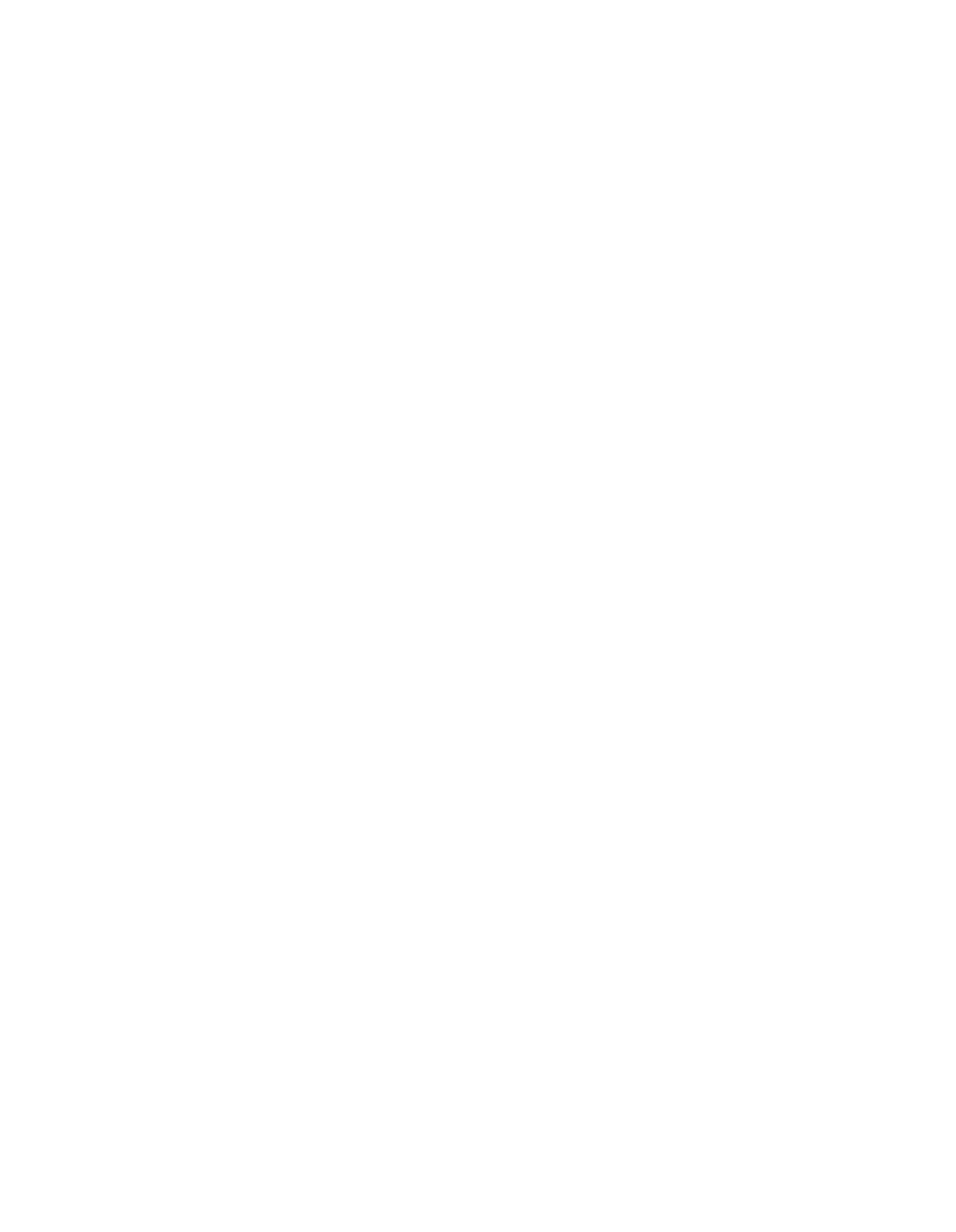tion chambers 74 of vortex cannons 10A and 10B opposite the combustion chamber heads 28 from which a detonation front is initiated by a spark plug 52 installed through the combustion chamber heads. The compression plugs 80, 86 include a plurality of constrictive channels 82 which permit fluidic 5 communication from the combustion chambers 74 to the conical pulse guides 32. Channels 82 are termed "constrictive" in that they progressively decrease in cross sectional area from the ends of the plugs 80, 86 facing the combustion chambers 74 to the face of the plugs on the open apex 33 of the  $10$ conical pulse guides 34. Channels 82 divide the cross-sectional area of a compression throat 74 and converge onto the open apex 33 to linearize flow in a directional sense and thereby eliminate turbulence in the flow.

The chief difference between compression plug 80 and 15 compression plug 86 is that no constriction channels 82 are provided along the longitudinal centerline of compression plug 86 in contrast to compression plug 80 where such channels are present. Where plugs 80, 86 are shaped as truncated cones to fit into a compression throat 74 the channels 82 20 converge on the longitudinal center line of the plugs from combustion chamber 74 toward the open apex 33. As a consequence, the length of channels 82 furthest removed from the longitudinal centerline is slightly greater than those closer to the center line and gas moving at the same speed through 25 the channels takes longer to traverse the longer channels. This can contribute to a bulge in the pressure front of a pulse in the conical pulse guide 34. By eliminating the channels 68 closest to the longitudinal center line the maximum timing difference between radially "inner" channels and "outer" channels is 30 reduced in order to reduce the degree of the possible bulge.

The muzzle 34 of bell 14 may terminate in circumferential radial shear former 18. FIGS. 8A and 8B illustrate possible cross-sectional aspects that the radial shear formers 18 may take. Examples include partial closures 90, 91, 93, 94, 95 and 35 96 which extend partly across the muzzle 34 which may promote swirling and an embodiment 92 where the muzzle 34 is left completely open. At the time this is being written it is unknown if partial closure of muzzle 34 will provide any benefit in promotion of ring vortex generation from a super or 40 hypersonic pulse. Most versions of the radial shear former 18 include a straight flange 40 extending radially outwardly from the muzzle 34. However, in embodiments 41 and 43 the flange angles back away from the muzzle 34 and forward with the muzzle 34, respectively. Partial closures 90 and 91 are 45 rounded at the end. Partial closures 93 and 94 are angled. Partial closure 95 comes to a point. Partial closures 95 and 96 angle into and out of the muzzle 34.

Referring to FIG. 9 a schematic for a pulse detonation engine 11 for vortex cannon 10 is illustrated. Pulse detonation 50 engine 11 includes an electronic control system 50 which provides controls through which it receives inputs from an operator. Operator inputs include a throttle setting, a pulse rate setting and a trigger. The trigger can be manually cycled for single shots or held down for repeated firing. Control 55 system 50 translates the operator inputs into control signals applied to various valve controllers and to an ignition source 66. Control system 50 may also be adapted to provide feedback information to the operator relating to vortex cannon 10 such as oxidizer pressure level, fuel pressure level, power 60 source (battery) state of charge, on/off ready status and an overheating alarm. The throttle setting and pulse rate may be dialed in or otherwise set using a manual actuator the position of which indicates its setting.

Cycling rates of the ignition control signal and valve con-65 troller control signals set the rate of fire for repeated firing. In chronological order a cycle comprises setting a target fuel fill

8

rate and mixture, injecting oxygen and fuel at predetermined rates, purging the fuel port 70/injection rail with a short shot of air or inert gas, trigger the ignition system and at high rates of fire again purge the port and rail. The duration of valve controller control signals can be used to control metering valve open duration to set detonation strength. Valve duration may increase as oxidizer and fuel pressure decline to maintain detonation strength although more precise results are obtained by use of pressure regulators fitted to the oxidizer and fuel sources 52, 54. In addition, control system 50 can automatically scale back detonation power in order to achieve the highest rates of fire. Electronic control system 50 generates the control signals for application to appropriate valves, purge gas compressor 56 and ignition source 66 to implement operator requests.

Control system 50 coordinates delivery of oxidizer and fuel to combustion chamber 74 by application of control signals to open valve controllers 58A-B for the delivery of oxidizer and valve controllers 62A-B for the delivery of fuel. Control system 50 activates an ignition source 66 to detonate the mixed oxidizer and fuel in combustion chamber. The quantity of oxidizer and fuel are controllable as a function of time valves 58A-B and 62A-B are open and whether one or both of metering valves 58A-B and 62A-B are used. The pressure at which oxidizer and fuel are delivered from oxidizer source 52 and fuel source 54 can affect the result if not pressure regulated. The control system 50 can be programmed to compensate for decreasing system pressure automatically by extending open periods, though this may entail decreasing rates of repeat firing or reduced detonation strength. Introducing purge gas from a compressor 56 (or other source) through the oxidizer inlet ports 72 is intended to prevent flash back through valves 58A-B and to cool the combustion chamber 74 to prevent auto-ignition of fuel in subsequent cycles of the system. Purge cycles are provided between ignition events and cycling of the oxidizer and fuel from off to on and on to off during repetition fire. In other words, during repetition fire oxidizer is never introduced to the combustion chamber 74 after a detonation event without first purging the inlet ports 72 and ignition of a fuel/oxidizer mixture never occurs without first purging the inlet ports. Purge gas may not be needed however in a system which uses atmospheric oxygen as its oxidizer source. Purging is not generally provided for the fuel inlet ports 70 but may be done.

From FIG. 9 it may be seen that combustion chamber 74 is fed by two oxidizer inlet ports 72. Connected between and oxidizer source 52 and inlet ports 72 are metering valves 58A-B which are positioned by valve controllers (typically solenoids) 60A-B. Metering valves 58A-B are also connected to a purge gas source 56 (here a pump used to compress atmospheric gas). The metering valves may be closed, or used to connect oxidizer inlet ports to either the purge gas source 56 or the oxidizer source 52. Oxidizer source may include an outlet pressure regulator to assure that oxygen, if available, is delivered at a fixed pressure to the combustion chamber 74.

Combustion chamber 74 is also fed by two fuel inlet ports 70. Ports 70 are connectable to a fuel source 54 by metering valves 62A-B. Metering valves 62A-B may be closed or opened by valve controllers 64A-B. Fuel source 54 is typically a gas under pressure and incorporates a pressure regulator to assure that fuel is delivered to the combustion chamber 74 at a fixed pressure. Valve controllers 60A-B and 64A-B respond to control signals from control system 50. It should be clear that varying the ratio of the lengths of time metering valves 58A-B are open to transfer oxidizer to combustion chamber relative to the lengths of time metering valves 62A-B are open controls the "mixture" ratio of oxidizer to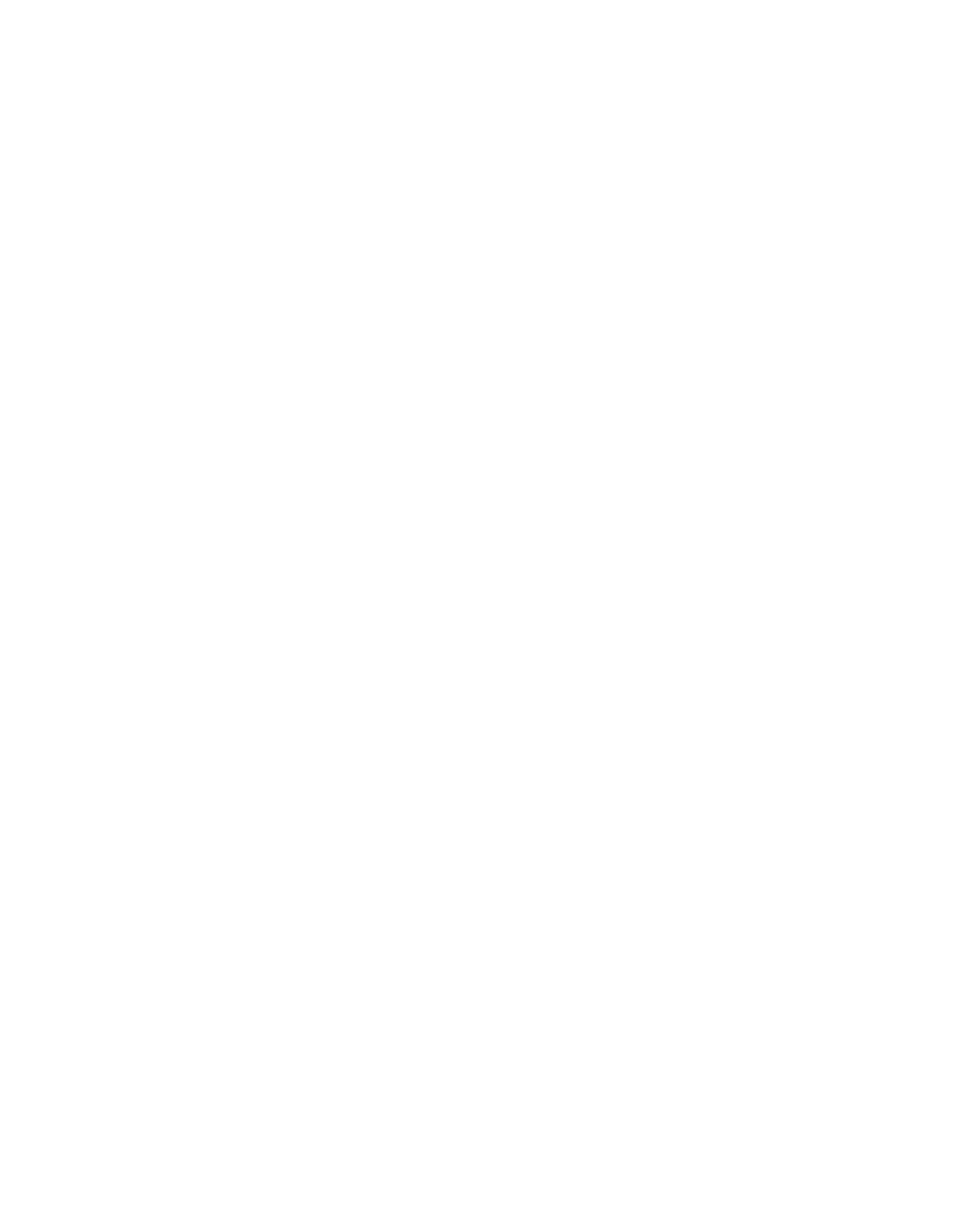fuel while the total length of time metering valves are open to deliver fuel and oxidizer can be used to control intensity. A "rich" mixture may be used to prevent detonation from occurring and instead initiating a deflagration process, if for some reason desired. A stoichiometric mixture which has substan-5 tially fully displaced the ambient atmosphere is a prerequisite condition of producing maximum detonation power.

Control system 50 provides control signals to a purge gas generator 56 (for example drive signals to a compressor motor for a compressor drawing ambient air), valve control- $10$ lers 60A-B and 62A-B (for example solenoids) and to an ignition source 66 (for example a trigger for a spark plug). Control outputs are generated by the control system 50 in response to the operator inputs. In general, in response to a firing request the oxidizer metering valves 58A-B are opened 15 synchronously with the fuel metering valves 62A-B to charge the combustion chamber 74 for a detonation event. After a brief delay to allow adequate mixing without excessive leakage a spark is generated to set off a detonation event. Additional operations of the oxidizer metering valves 58A-B may 20 be provided to insert purge gas through the oxidizer inlets 72 to prevent combustion from entering the inlets. Purge gas may also be inserted to the combustion chamber 74 to cool the chamber after a detonation event to prevent auto-ignition of a detonation event for the next cycle. The need for this may 25 depend on the firing rate. Inherent mechanical limitations in solenoids and valves limit the frequency, however, where a plurality of oxidizer metering valves 58A-B and fuel metering valves 62A-B are provided, their operation may be staggered to increase the frequency. Staggering the operation of 30 the valves however results in an incremental reduction in the impulse power.

At constant pressure from the oxidizer source 52 and the fuel source 54, the absolute time duration in which metering valves 58A-B and 62A-B are open relates positively to the 35 power released by subsequent detonation of a fuel/oxidizer charge. There is a limit to detonation power fixed by point where leakage of fuel and oxidizer from the combustion chamber equals the rate at which it can be delivered, allowing for time to close the metering valves and to purge the oxidizer 40 inlets 72. Normally a stoichiometric mix is used at any power (throttle) setting, although a fuel rich mixture may be used to provide to soften the shock wave resulting from the detonation. By soften it is meant that the peak pressure of the resulting N wave is lower than for a stoichiometric ration and 45 the time duration is longer. Metering valve relative timing may also be varied where reduced or increased power detonations are being produced, where oxygen is present in the purge gas.

FIG. 10 illustrates coordination of metering valve and 50 spark timing for a high fill rate (to achieve maximum power) and a high pulse rate (obtained by staggered operation of metering valves to overcome inherent metering valve limitations and control overheating. The timing diagram assumes two oxidizer metering valves 58A-B and two fuel metering 55 valves 62A-B all of which open synchronously for high fill rate firing. In order to obtain a high pulse rate alternate pairs of oxidizer metering valves and fuel metering valves open in conjunction with one another. The high pulse rate diagram reflects approximately half the elapsed time represented by 60 the high fill rate diagram, however this difference is not reflected in the relative lengths of the on cycles (shown as the dark sections. Purge cycles occur just before and after spark generation.

FIG. 11 illustrates modification of vortex cannon 10 of 65 FIG. 1 to include a plurality of cooling vanes 84 which are radially oriented outwardly from and distributed around the

circumference of the combustion chamber housing 12. Cooling vanes 84 promote heat rejection from the combustion chamber 74 allowing increased rates of firing.

FIG. 12 illustrates a vortex cannon 110 having a double bell 114 and an extended, reverse tapered muzzle facing 132 surrounding the muzzle 34. Vortex cannon 110 includes modifications to enhance vortex generation from the muzzle 34.

FIG. 13 illustrates a secondary annular mouth 140 located behind muzzle facing 132 relative to the muzzle 34. Gas ejected from annular mouth 140 is directed primarily radially outwardly from the centerline of vortex cannon 110 and is partially reversed with respect to the direction of ejection of gas from muzzle 34. Since mouth 140 is outside of muzzle 34 gas ejected from the mouth 140 can promote vortex generation at the tapered facing 132. As shown in FIG. 14 an annular throat 118 from combustion chamber 74 into an expanding secondary pulse guide 126 allows for diversion of a portion of the combustion byproduct to annular mouth 140. Annular secondary pulse guide 126 is defined between bell 14 and outer bell casing 134 of the double bell 114. Reinforcement rings 124 are modified from reinforcement rings 16 by the location of ports through the rings. Annular throat 118 surrounds compression throat 76, which may or may not retain a compression plug 85. A divider 180 separates the annular throat 180 from the central compression throat 76.

What is claimed is:

- 1. An acoustically efficient vortex cannon comprising:
- a combustion chamber;
- a fuel source;
- an oxidizer source;
- a purge gas source;
- at least one valve for delivery of fuel from the fuel source to the combustion chamber;
- at least one valve for delivery of either oxidizer or purge gas from the oxidizer and purge gas sources to the combustion chamber:
- an ignition source for the combustion chamber for initiating detonation of fuel and oxidizer;
- an outlet from the combustion chamber;
- a conical pulse guide coupled to said outlet;
- a secondary pulse guide spaced radially outside of said conical pulse guide, said secondary pulse guide substantially surrounding an outer surface of said conical pulse guide; and
- a throat directly coupled to the outlet of the combustion chamber and an inlet of the conical pulse guide, wherein said conical pulse guide has a muzzle, the conical pulse guide being fluidically coupled to the outlet from the combustion chamber, said secondary pulse guide also being fluidically coupled to the outlet from the combustion chamber: and
- a mouth from the secondary pulse guide located radially outside the muzzle and oriented to elect gas radially outwardly from a center line through the muzzle.

2. The acoustically efficient vortex cannon as claimed in claim 1, wherein the at least one valve for delivery of fuel is a plurality of valves connecting the fuel source to the combustion chamber, the at least one valve for delivery of either oxidizer or purge gas includes a plurality of valves connecting the oxidizer source to the combustion chamber, the fuel and oxidizer valves being independently actuatable.

3. The acoustically efficient vortex cannon as claimed in claim 2, further comprising: a cylindrical wall forming part of the combustion chamber; a combustion chamber head closing one end of the cylindrical wall; and the pluralities of valves connecting the oxidizer source and the fuel source to the combustion chamber being arranged radially through said